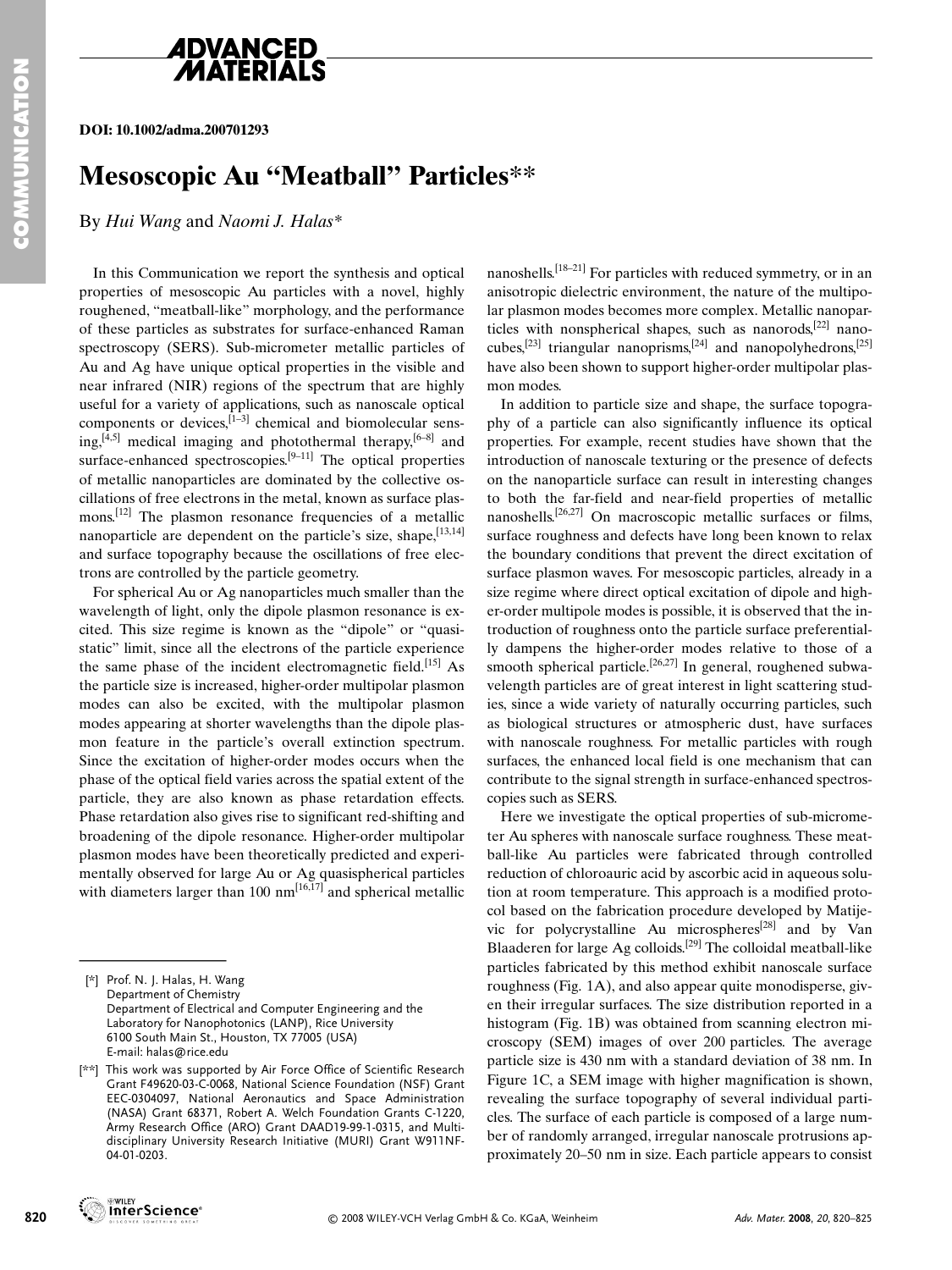



**Figure 1.** A) SEM image of the sub-micrometer meatball-like Au spheres with nanoscale surface roughness. B) Histograms indicating the particle size distribution. C) SEM image with higher resolution, revealing the surface topography of sub-micrometer Au particles.

of many nanometer-sized, crystalline subunits with well-defined grain boundaries. The polycrystalline structure of the particles arises from the subunit growth and aggregation that occur during the mild reduction of tetrachloroauric ions by ascorbic acid in the presence of gum Arabic as the dispersant. According to the particle growth model proposed by Matije $vic^{[28]}$  and Van Blaaderen,<sup>[29]</sup> a nucleation burst occurs once the concentration of the metal atoms reaches a critical supersaturation. Then the nucleation sites grow into nanoscale primary particles by diffusion capture of the remaining atoms. These primary particles then form aggregates, under appropriate reaction conditions, leading to the formation of larger spherical aggregates with a surprisingly narrow particle size distribution.

The optical properties of the meatball-like Au particles were investigated by visible-NIR extinction spectroscopy. Figure 2A shows the experimentally measured optical extinction spectrum of dilute colloidal particles homogenously dispersed in water. The monodispersity of the particles allows the experimental observation of well-defined higher-order multipole plasmon modes in addition to the dipole resonance. Several peaks corresponding to higher-order multipole resonances such as quadrupole and octupole can clearly be observed in the spectrum, while the dipole peak has been shifted into the infrared, beyond the scanning range, limited by water absorption beyond 1380 nm in wavelength for these samples. The two resolvable plasmon resonance peaks at ∼ 925 nm and ∼ 756 nm are identified as quadrupole and octupole resonances, respectively. These results are compared directly with theoretical calculations using Mie scattering theory for a spherical particle (430 nm in diameter) with perfectly smooth surface (Fig. 2B). The calculations were performed using the experimentally obtained dielectric function for Au<sup>[30]</sup> with a surrounding dielectric medium of water  $(n = 1.36)$ . The calculated extinction is expressed as optical efficiency, which is the ratio of the energy scattered or absorbed by the nanoparticle to the energy incident on its physical cross section. The extinction of the sub-micrometer Au sphere is dominated by scattering. Only in the wavelength range near and below the onset of the Au interband transition (∼ 520 nm) can a significant increase in the absorption efficiency be observed. When the experimental extinction of the rough particles is compared with the theoretical extinction of a smooth sphere of similar size, it is apparent that the higher-order multipolar resonances in the rough particles are significantly damped relative to the smooth particle predictions, and their plasmon frequencies are somewhat red-shifted. This higher-order mode dampening becomes more pronounced with increasing multipolar mode order: for a smooth Au sphere of this size, the predominant spectral feature is the hexadecapole mode, which appears to be entirely dampened in the experimental extinction spectrum of the rough particles.

The differences observed in resonance frequencies and spectral lineshapes between the experimental data and the theoretical calculations appear to be due directly to the presence of nanoscale roughness on the particle surface. Similar behavior was observed and analyzed theoretically, including detailed finite difference time domain simulations of light scattering directly from roughened particles, for Au nanoshells.<sup>[26,31]</sup> In the nanoshell case, while the dipolar nanoshell plasmon resonance in the extinction spectrum was observed to be robust with respect to surface roughness, the higher-order multipole resonances were seen to be significantly dampened as nanoscale roughness was increased, resulting in an overall red-shifting of the nanoshell spectral envelope. The dampening of the higher-order multipole resonances due to nanoscale particle surface roughness was also observed in angle-dependent light scattering measurements of roughened nanoshells, where the distinctive side lobes of the quadrupole scattering pattern were observed to be strongly suppressed.<sup>[27]</sup>

The Au particles were dispersed and immobilized onto poly(vinyl pyridine)-functionalized glass substrates.[32] Figure 3A shows the extinction spectrum of a sub-monolayer of dispersed particles immobilized on glass, in ambient air. The interparticle distance is larger than the diameter of particles, indicating that interparticle plasmon coupling should be minimal (Fig. 3B). In this case, the measured optical spectrum of these samples should be similar to the spectra obtainable from individual particles, blue-shifted relative to the same particles suspended in aqueous solution.<sup>[33]</sup> Three discernable plasmon resonance modes are observed, corresponding to the dipole (I), quadrupole (II), and octupole (III) resonances, respectively. The sensitivity of these plasmon features to the dielectric properties of the surrounding media<sup>[34]</sup> was examined by exposing these samples to solvents with varying refractive in-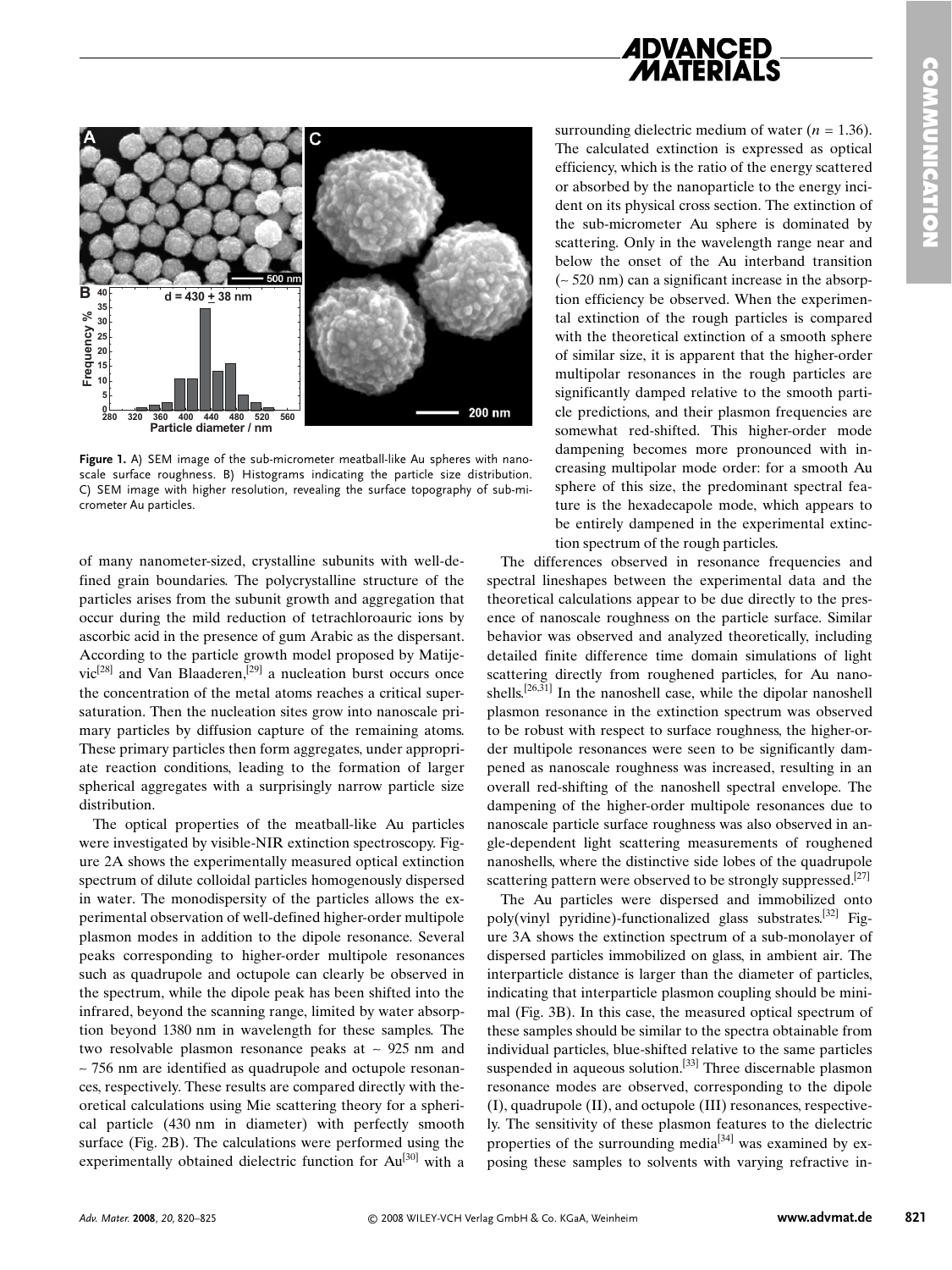

**Figure 2.** A) Experimentally measured extinction spectrum of the meatball-like Au particles dispersed in water. B) Theoretically calculated extinction (solid cure), scattering (dashed curve), and absorption (dasheddotted curve) of a spherical Au particle (430 nm in diameter) with a smooth surface in water.

dices. As illustrated in Figure 3C, the dipole and all the higher-order multipole plasmon resonances progressively red-shift as the refractive index of the solvent is increased, with a linear dependence of plasmon wavelength on refractive index. The surface plasmon resonance (SPR) sensitivities of dipole, quadrupole, and octupole modes are determined to be 853.9 nm  $RIU^{-1}$ , 372.7 nm  $RIU^{-1}$ , and 299.1 nm RIU–1, respectively. The dipole and higher-order multipole plasmon modes of these meatball-like particles are quite sensitive to the dielectric properties of the surrounding medium relative to small Au nanoparticles. The plasmon resonance frequency becomes less sensitive to the surrounding medium for increasing multipolar order of the plasmon. This trend has also been observed previously for Au nanoshells<sup>[33]</sup> and Ag nanocubes.<sup>[23]</sup>

There are several general strategies for the construction of high-performance nanoengineered SERS substrates. One approach involves the positioning or fabrication of nearly adjacent metallic nanostructures with nanoscale gaps. Tiny gaps between adjacent metallic nanostructures have been shown to support extremely intense local electromagnetic fields upon

plasmonic excitations,[35–41] providing "hot spots" with large SERS enhancements that approach single-molecule sensitivity for certain molecules. Another approach is based on the generation of optimized near-field enhancements on individual plasmonic nanoparticles, providing large field enhancement on open, exterior particle surface. This can be accomplished by controlled fabrication of nanoparticles with thin metallic shell layers,<sup>[42]</sup> sharp vertices,<sup>[40,43,44]</sup> nanoscale textured surfaces,[26] or nanostructures with reduced symmetry.[45,46] For isolated solid spherical Au nanoparticles with smooth surfaces, the SERS enhancements are reported to be pretty low, with the enhancement factors on the order of  $10^{3}$ .<sup>[47]</sup> The localized near-field enhancements on the tip of nanoscale bumps or inside tiny cavities on the surface of meatball-like particles provide SERS enhancements that are significantly larger than those achievable on a solid spherical particle with a smooth surface. Surface roughness introduced onto nanoshells was also observed to increase their SERS enhancements.[26,42] Additionally, surface roughness increases the total surface area of the particles accessible to molecular adsorbates, which will also increase SERS signals.

The SERS performance of the meatball-like particle substrates was evaluated using *para*-mercaptoaniline (pMA) as the adsorbate. pMA is ideal for SERS quantification because it provides a strong SERS spectrum and forms self-assembled monolayers (SAMs) with a known packing density on Au surfaces. The Raman spectroscopic measurements were performed using a Renishaw microRaman spectrometer with a 785 nm diode laser as the excitation source. The laser beam size focused on the samples was  $2 \mu m$  in diameter under confocal illumination. Figure 4A shows an optical microscopy image of a sub-monolayer of isolated particles dispersed on a glass slide used for these experiments. An SEM image of the same sample (Fig. 4B) shows a sparse particle distribution that ensures that only one particle is probed in each  $2 \mu m$  diameter beam spot, indicating that SERS signals were obtained from individual particle substrates and were collected under the same experimental conditions. Figure 4C shows the SERS spectrum of pMA on individual Au particles (c), signals from bare Au particles (b), and normal Raman spectrum of pure pMA (a). (The broad feature centered at ~ 1380 cm<sup>-1</sup> is due to a broad, weak fluorescence from a dopant in the glass substrate, and is subtracted from the SERS spectrum in (d).) The SERS spectra in Figure 4C are the averaged spectra of 15 scans over different particles with 20s acquisition time per scan. The peak intensities in the SERS spectra of pMA are highly reproducible on different particles with a standard deviation of less than 10 %. SERS enhancement factors were calculated by comparing ratios of the SERS peak intensity of saturated pMA SAMs to the corresponding unenhanced signals from neat pMA films of known thickness. The number of molecules being probed was estimated based on the surface area of each nanoparticle and packing density of pMA on the surface. Assuming that the surface area of each particle is approximately 10–100 times larger than that of a particle with the same size but completely smooth surface, the SERS en-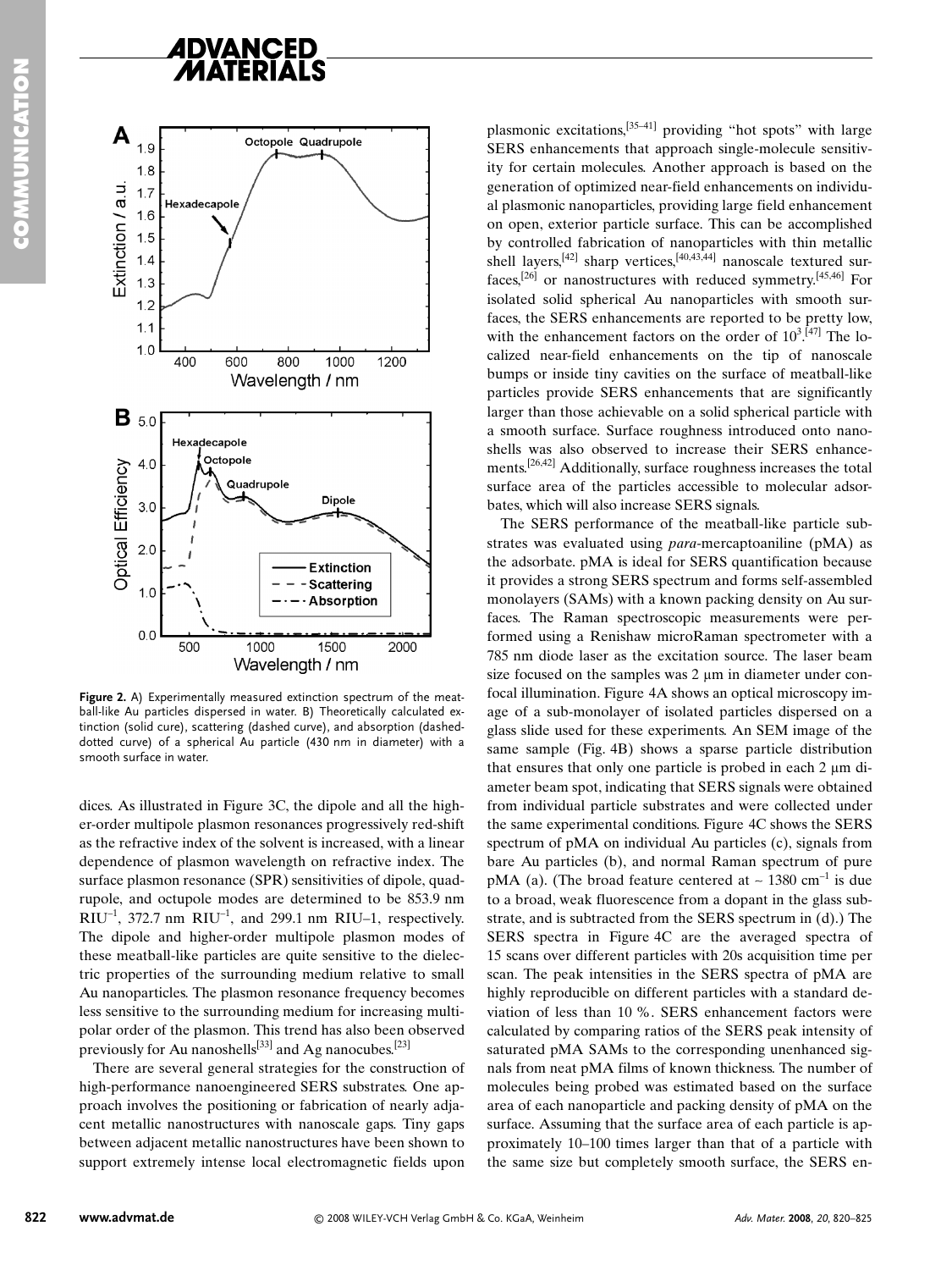

**Figure 3.** A) Extinction spectrum, and B) SEM image of a monolayer of isolated Au particles immobilized on a poly(vinylpyridine)-functionalized glass slide. C) Extinction spectra of the Au particle film immersed in different solvents, as indicated. D) Plasmon resonance wavelength as a function of solvent refractive index.



**Figure 4.** A) Optical microscope image and B) SEM image of isolated Au particles on a PVP-functionalized glass slide. The laser beam spot is 2 um in diameter (represented by the circles superimposed on image). C) SERS of *para*-mercaptoaniline (pMA) on individual particles: a) Normal Raman spectrum of pure pMA, b) Raman spectrum collected from individual Au particles, c) SERS spectrum collected from individual Au particles with saturated pMA coverage, and d) SERS signals from pMA on the surface of individual Au particles (curve c subtracted by curve b). The SERS spectra shown here is an average of the SERS signal collected from 15 different individual particles.

## **ADVANCED**

hancement factors of pMA on these individual Au particles are estimated to be on the order of  $10^6$ – $10^7$ , which is several orders of magnitude higher than those achievable on smaller spherical Au nanoparticles with smooth outer surfaces. It should be noted that these enhancement factors represent the average enhancements over the whole surface of each particle, and that highly localized enhancements on the tips of the protrusions or inside the crevices of each particle's surface may be significantly larger than these measured enhancements.

These meatball-like Au particles can also self-assemble into multicrystalline close-packed arrays upon solvent evaporation. Figure 5A shows a SEM image of a monolayer close-packed particle array formed on glass. This array structure combines the features of both nanoscale roughness on the particle surface and the nanoscale interparticle junctions between neighboring particles. The plasmon interactions between the adjacent particles in this array structure not only

dramatically modify the frequencies and lineshapes of the plasmon resonances relative to the individual, noninteracting particles, (see Fig. 5B), but also give rise to large field enhancements due to the interparticle gaps in addition to the electromagnetic enhancements inherent in the particles due to their rough surfaces. As evident in Figure 5C, the intensities of pMA SERS signals on the particle arrays increase dramatically by a factor of ∼ 40 compared to the signals of pMA on individual particles. Such increases in SERS intensity arises from the increased number of particles being probed in the laser beam as well as the additional field enhancements in the interparticle gaps. The average enhancement factors over the surface of the arrays is estimated to be on the order of  $10^{7}$ – $10^{8}$ .

In conclusion, sub-micrometer meatball-like Au particles provide a very interesting mesoscopic regime in which their optical responses are determined by both the mesoscopic size and the particle's nanoscale surface roughness. Higher-order multipole plasmon modes that would be dominant for smooth Au particles in this size regime are significantly attenuated by nanoscale surface roughness. In contrast to small Au nanoparticles within the dipole limit, the dipole and higher-order multipole plasmon modes of the sub-micrometer Au spheres display increased SPR sensitivities to the dielectric properties of the surrounding medium.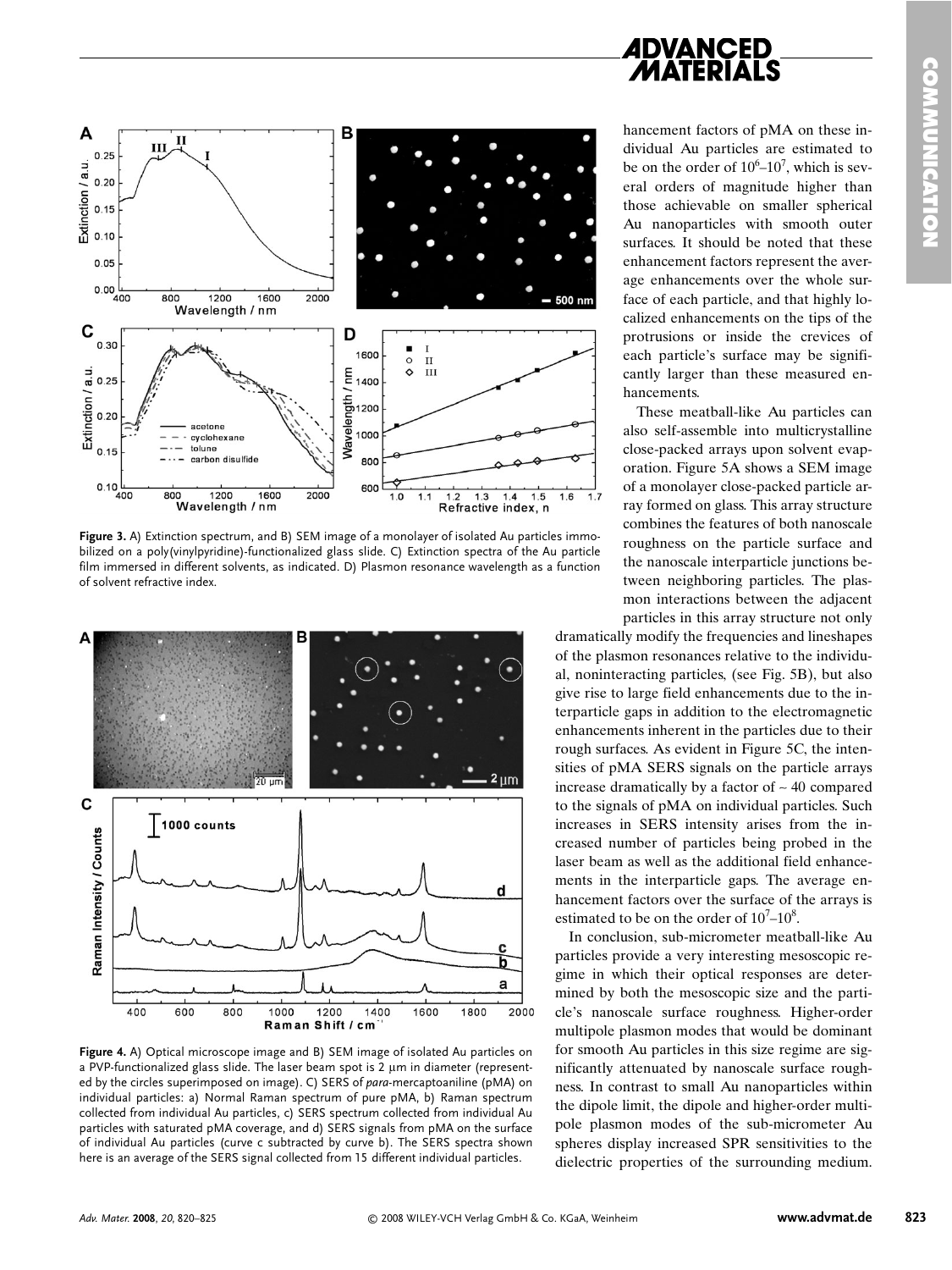

**Figure 5.** A) SEM image and B) extinction spectrum of a monolayer of close-packed submicrometer Au sphere arrays formed on a glass slide. The inset of panel A shows a higher resolution SEM image. C) SERS spectrum of pMA molecules on the Au particle arrays. The laser excitation wavelength is 785 nm, indicated in panel B.

The presence of nanoscale surface roughness significantly increases near-field enhancements on the particle surface, giving rise to stable and reproducible SERS enhancements on the order of  $10^6$ - $10^7$  from individual particles. Close-packed arrays formed through the self-assembly of the sub-micrometer meatball-like particles combine the features of nanoscale surface roughness and the nanoscale interparticle junctions, resulting in SERS enhancements as large as  $\sim 10^8$ . The unique optical properties of these mesoscopic particles and particle

arrays hold great potential in chemical sensing and spectroscopic applications.

### *Experimental*

Tetrachloroauric acid, L-ascorbic acid, gum Arabic, poly(4-vinyl pyridine) (PVP), and *para-*mercaptoaniline (pMA) were purchased from Sigma–Aldrich. 200-proof ethanol was obtained from Fisher Scientific (Hampton, NH). Ultrapure water (18.2 M $\Omega$  resistivity) was obtained using a Milli-Q water purification system (Millipore, Billerica, MA). Glass microscope slides were purchased from Gold Seal Products (Portsmouth, NH).

The particles were fabricated through controlled reduction of chloroauric acid by ascorbic acid in aqueous solution at room temperature using gum Arabic as the stabilizer. In a typical procedure, 25 mL of aqueous solution containing 100 mM L-ascorbic acid and 0.2 wt % gum Arabic was introduced dropwise into 25 mL of aqueous solution containing 20 mM tetrachloroauric acid and 0.2 wt % gum Arabic under vigorous stirring conditions. The introduction of the ascorbic acid solution into the tetrachloroauric acid solution was accomplished within 3 min. The solution was then stirred for 30 min at room temperature. The resulting Au colloidal solution was brownish in color. The Au particles were centrifuged and redispersed in water three times to remove the excess reactants in the solution. The colloidal particles were finally dispersed in 10 mL of water.

The sub-monolayer films of isolated Au meatball-like particles were prepared by immobilizing the particles onto PVP-functionalized glass. Briefly, glass slides were cleaned in piranha solution (sulfuric acid:hydrogen peroxide, 7:3) and immersed in a 1 % wt. solution of PVP in ethanol for 24 h. (*Caution: Piranha solution reacts violently with organic matter and should be handled with extreme care!*) The slides were rinsed thoroughly with ethanol and dried with  $N_2$  gas, then immersed in an aqueous solution of particles for a certain period of time. The coverage of the Au particles on the glass surface increases with immersion time until a saturated coverage of isolated particles was reached, after approximately 1 h. Upon removal from the colloidal particle solution, the films were rinsed thoroughly with ethanol and dried with N<sub>2</sub>.

Assembly of the particles into close-packed arrays was accomplished by depositing a droplet of the colloidal solution  $(30 \mu L)$  on a substrate surface (glass slide, silicon wafer, or ITO glass), and allowing it dry undisturbed under ambient conditions.

The samples for SERS measurements were prepared by evaporating  $10 \mu L$  of a  $20 \mu M$  solution of pMA in ethanol on the surface of the isolated particles or the close-packed particle arrays. Raman spectra were obtained with a Renishaw micro-Raman spectrometer using a 785 nm excitation laser (250 mW), confocal mode (beam size  $2 \mu m$  in diameter), 50× objective, 0.5 % laser power, and an acquisition time of 20 s. The laser power focused on the samples was measured to be 3.5 mW when the 50× objective and 0.5 % laser power were used. Extinction spectra were obtained using a Cary 5000 UV/Vis/NIR spectrophotometer in the wavelength range of 400 nm to 2400 nm. SEM measurements were performed on a Phillips FEI XL-30 environmental scanning electron microscope. isolated particles or the cl<br>
were obtained with a Rer<br>
785 nm excitation laser (25<br>
diameter), 50× objective, (6<br>
of 20 s. The laser power for<br>
5.5 mW when the 50× objective, (6<br>
tinction spectra were obtained trophotome

Received: May 28, 2007 Revised: September 13, 2007 Published online: January 29, 2008

- [1] J. B. Pendry, *Phys. Rev. Lett.* **2000**, *85*, 3966.
- [2] S. A. Maier, M. L. Brongersma, P. G. Kik, S. Meltzer, A. A. G. Requicha, H. A. Atwater, *Adv. Mater.* **2001**, *13*, 1501.
- [3] W. L. Barnes, A. Dereux, T. W. Ebbesen, *Nature* **2003**, *424*, 824.
- [4] R. Elghanian, J. J. Storhoff, R. C. Mucic, R. L. Letsinger, C. A. Mirkin, *Science* **1997**, *277*, 1078.
- [5] A. J. Haes, R. P. Van Duyne, *Anal. Bioanal. Chem.* **2004**, *379*, 920.